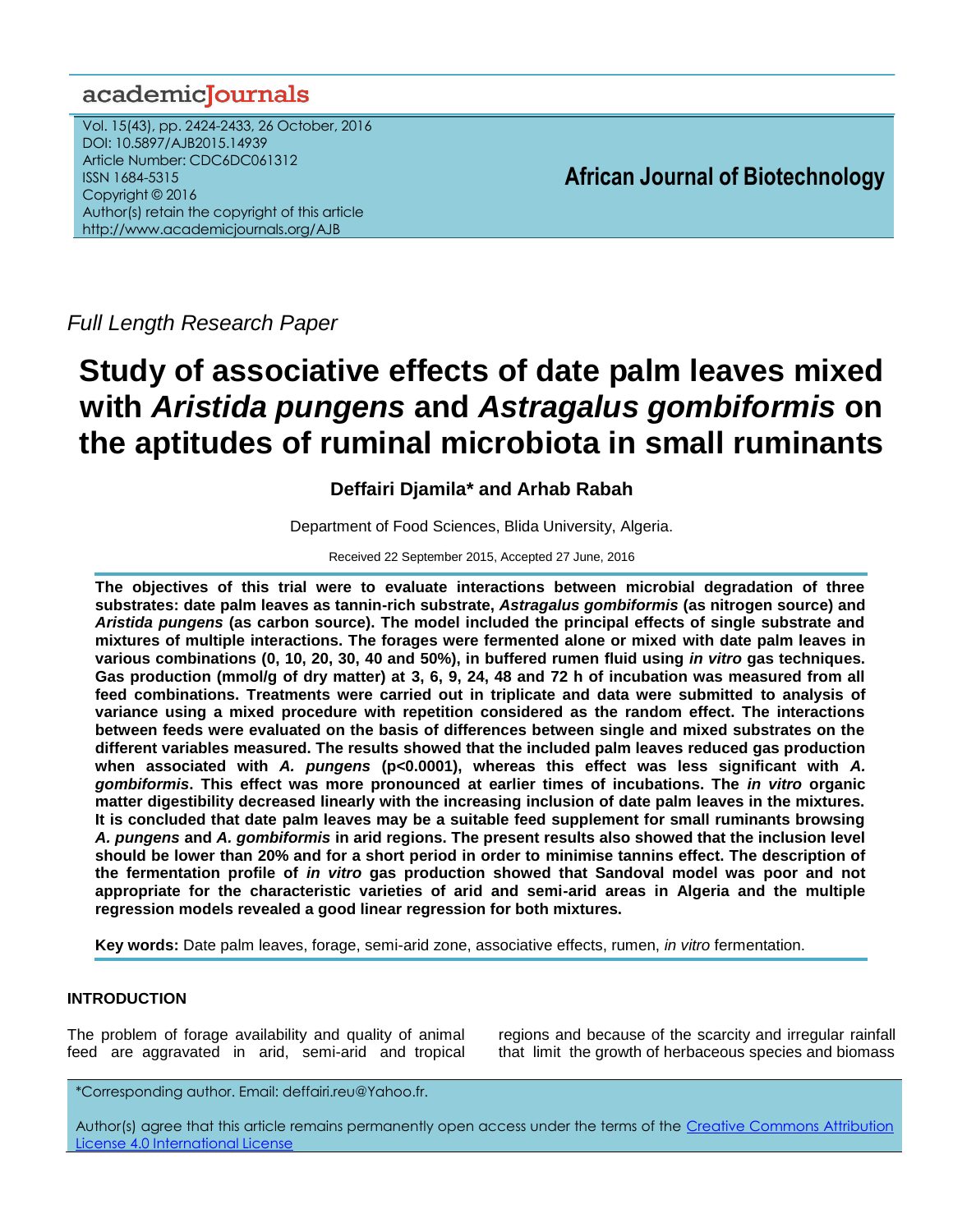yield in rangelands. Thus, breeding in these regions have to survive the shortage of insufficient resources for most parts of the year (Robles et al., 2008; Boufennara et al., 2012). In semi-arid regions, and in the dry season, crude protein content of the herbaceous rangeland vegetation decreases significantly which induces a prolonged period of under-nutrition of livestocks (Yayneshet et al., 2009). In developing countries where food resources for food and feed are deficient, only low quality forages, crop residues and agro-industrial by-products available are used for feeding ruminants. Under these conditions, the use of supplementation is inevitable. This pathway provides to the rumen microorganisms the nutritive elements necessary for their growth, thus ensuring the favorable conditions for cellulolysis in the rumen (Moujahed et al., 2000).

In Algeria, the rangelands represent two-thirds of the total land widespread, mainly in the arid regions. Some species may be crucial for grazing ruminants where these plants contain anti-nutritional secondary compounds (phenolics and tannins) with potential side effects such as inhibition of rumen microbial fermentation, as well as decreased feed digestibility and animal performance (Min et al., 2003; Waghorn and McNabb, 2003; Mueller-Harvey, 2006).

In oasis areas, local farmers often offer date-palm leaves as a supplement for ruminants in spite of their high tannin content (Arhab et al., 2006). The anti-nutritive effect of dry leaves of the date palm has been studied in animal models of ruminants and mono-gastric and it seems that both reduced digestibility and toxicity may limit the potential of this plant as a feed supplement. The nutritional value of date palm crop residues has been quite extensively studied due to their high availability in the countries where date production is important (Alananbeh et al., 2015). Both the energy and protein values of these by-products are low as compared to that of cereal straw (Arbouche et al., 2008). However, no study has been conducted on the associative effect of palm leaves with other forage on *in vitro* fermentation.

The influence of different feed ingredients on rumen microbial activity can be variable and contradictory. For instance, increasing the level of cereal grain supplementation reduced ruminal fermentation of fiber (Mould et al., 1983a), whereas supplementation of alfalfa hay with corn stalks resulted in positive associative effects on N utilization that caused reduced intake of corn stalk (Wang et al., 2008). Rations formulated for ruminants are generally a mixture of individual feeds, and its net (NE) or metabolizable (ME) energy value is generally calculated by adding up the energy values of the individual feeds in it, on the hypothesis that the NE or ME value of individual feeds will be unchanged when they are fed in combination with other feeds. This assumption may not be true, as some published reports indicated that a level of association exists among feeds in rations (Dixon and

Stockdale, 1999; Franci et al., 1997; Haddad, 2000; Hong et al., 2001, 2002; Mould et al., 1983a, b; Wang et al., 2008). However, while associative effects are often discussed in ruminant nutrition, at least theoretically, they are seldom taken into account in feed formulation. While the meaning of an associative effect is clear (the sum of the parts being less, or more, than the combination of the parts), reasons for an associative effect are not clear. On the other hand, a true associative effect does not relate to correction of a known nutrient deficiency, such as fermentable N, but to unknown (or obscure) nutrient interactions.

In 1979, Menke et al. proposed an estimation of the energy value of feedstuffs from their *in vitro* gas production associated with chemical parameters. The gas test (HFT or Hohenheimer Futterwert Test) method is based on the assumption that the accumulated 24 h gas production by a substrate, incubated in a syringe with rumen liquor and a nutritive solution, is proportional to the amount of digestible carbohydrates, and thus highly correlated to the energy value of feedstuffs or to the *in vivo* organic matter digestibility (OMD).

The objectives of this study were to (i) investigate the associative effects on fermentation abilities of ruminal microbiota of sheep and gas production of plant leaves of the date palm and characteristics of two perennial plants in arid zones: *Astragalus gombiformis* and *Aristida pungens* (*Stipagrostis pungens*) mixed with different combinations and (ii) establish an interaction between the main components of different substrates.

#### **MATERIALS AND METHODS**

#### **Forage material**

Forages were collected from El Oued, located in South-East area of Algeria. The climate of this region is arid with a mean annual rainfall of 75 mm, and average temperature of 1°C in January and 43°C in July.

The studied forages consisted of two native species of North Africa: *A. gombiformis* (Foulet el Ibel), rich in protein (Arhab, 2006), *A. pungens* (*Stipagrostis pungens*) (drinn) rich in fibers (Arhab, 2006) and a by-product of the date palm: the leaves, rich in tannins (Arhab, 2006). These plants were harvested at a mature stage while date palm leaves were harvested at senescence. About six to ten specimens of each plant species were sampled to obtain a representative sample of the plant biomass.

The aerial part of the plants, leaves, thin branches (young stems) and some flowers (when existing) were clipped with scissors and taken immediately to the laboratory where the samples from the different specimens were pooled and dried in an circulating air oven at 60°C for 48 h. The samples were then coarsely ground in a laboratory using a chopper and were then ground again and passed through a 1 mm screen; the latter are mixed with the leaves of date palm at different percentages (0, 10, 20, 30, 40, 50 and 100%).

#### **Animal material**

The experiment was conducted on three Texel (origin of these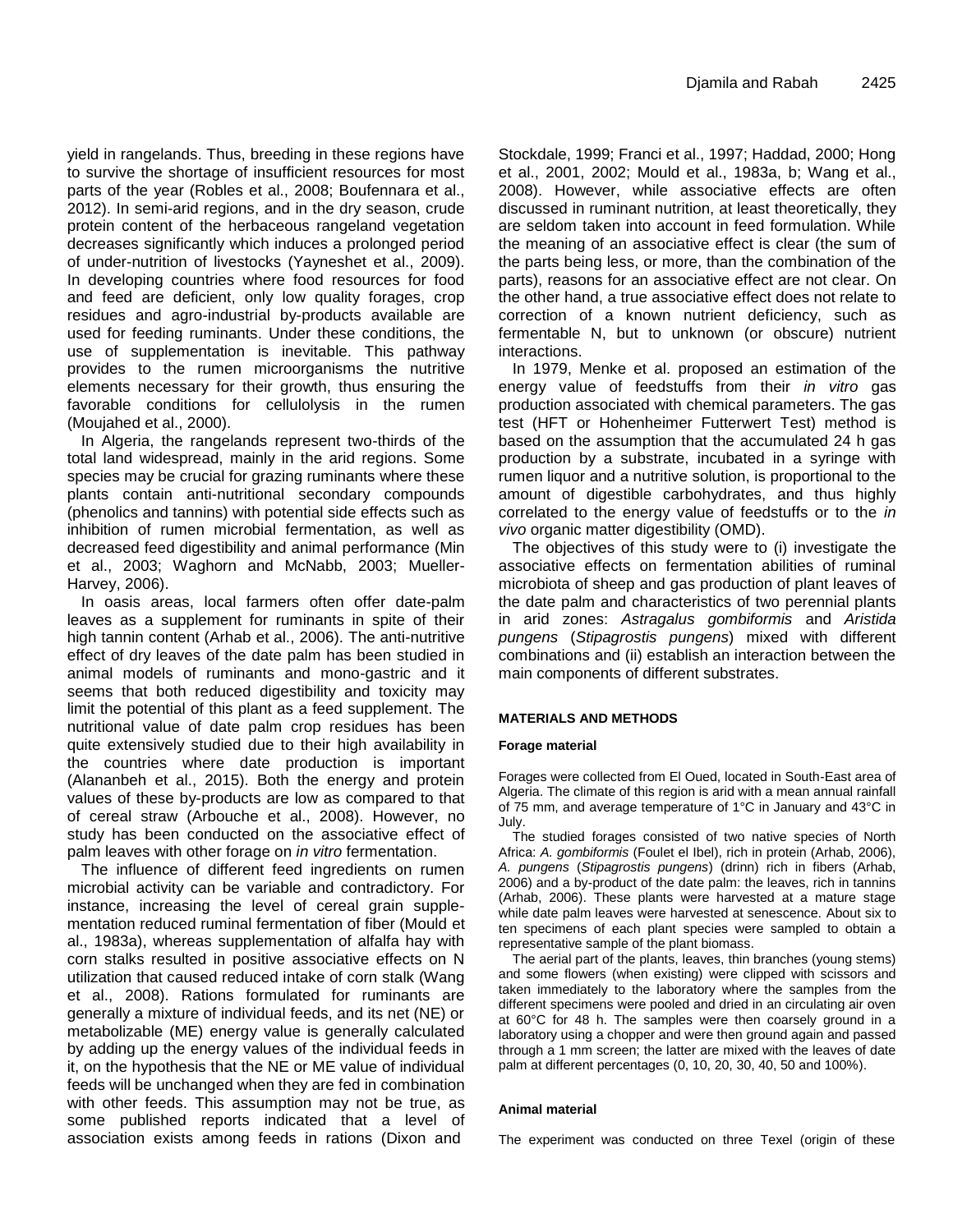sheep Texel island) (breed of sheep), aged 12 months and an average live weight of 82 kg, deemed healthy by veterinary control, castrated and fitted with ruminal fistula. The animals were housed in individual pens. These subjects received a daily ration of 1200 g of oat vetch hay in two equal meals (8:00 am and 4:00 pm) with free access to water. Two weeks adaptation period were planned to allow a good adaptation of ruminal microbiota.

#### **Analysis methods**

#### *Chemical analysis*

The determination of the dry matter (DM) and organic matter of samples was conducted following the methods of AOAC (1999, 942.05 method ID). The analysis of the compounds of the plant cell wall was performed as described by Van Soest et al. (1991). The crude protein content of plants on one hand and content of crude protein associated with the fraction of neutral detergent fiber (NDF neutral detergent fiber) on the other were determined by the Kjeldahl method.

All determinations were conducted in triplicate and expressed as a percentage of DM. Phenolics were determined by addition of two or three drops of ferric chloride (FeCl<sub>3</sub>) in 1 ml of the methanol extract that was diluted in 50% of distilled water. The change in color indicated the presence of phenolic compounds as follows: no change indicates absence of phenolic compounds, dark blue indicates presence of phenols or hydrolysable tannins, and dark green indicates presence of condensed tannins. The method followed was Folin-Ciocalteu as described in Julkunen-Tiitto (1985).

#### *Quantitative analysis of phenolic compounds*

Total phenols (TP) and total condensed tannins (TCT) was dosed separately.

**Total Phenols (TP):** The phenolic compounds analysis was carried out in three replicates. The dried plant material (200 mg) was extracted with acetone (10 ml, 70% v/v), then the solution was subjected, at ambient temperature for 20 min, to ultrasonic treatment. The content was centrifuged (4°C, 10 min and 3000 g) and stored in ice for analysis, then the centrifugate was treated as described above. The total phenols were estimated using Folin Ciocalteau reaction (Makkar et al., 1993). Tannic acid was used to perform calibration curve. TP was quantified as tannic acid equivalents and expressed as tannic acid eqg/kg DM.

**Tanins:** For the total condensed tannins (TCT), 0.5 ml of extract was treated with n-Butanol HCl (3 ml, 95%) in the presence of ferric ammonium sulfate (0.1 ml). The reactants were heated for 1 h in a boiling water bath. Absorbance was read at 550 nm. TCT were expressed as leucocyanidin using the equation:

TCT = Ax78.26x (dilution factor)/(weight of sample on DM)

where: A is the absorbance at 550 nm assuming that E1% efficiency, 1 cm, 550 nm is 460 leucocyanidin (Porter et al., 1986). Total tannins (TT) were determined as the difference in total phenolic compounds (measured by Folin-Ciocalteau reagent) before and after treatment with insoluble polyvinylpyrrolidone (Makkar et al., 1993).

#### *In vitro* **study**

The *in vitro* fermentation inoculum was obtained from the filtered

rumen juice taken from three sheep. This juice was mixed to obtain a homogeneous inoculum. Ruminal fluid was collected 1 h before the morning meal, placed in a container preheated to 39°C and saturated with  $CO<sub>2</sub>$ . This container was sealed immediately and transported to the laboratory for further analysis within 2 h of collection (Menke et al., 1979).

Sheep rumen fluid was mixed well, then filtered through four layers of muslin and bubbled with  $CO<sub>2</sub>$  at 39°C. All the handling was carried out under a constant stream of  $CO<sub>2</sub>$ . The activity of ruminal microbiota requires an anaerobic and the solution was bubbled with a continuous flow of  $CO<sub>2</sub>$ , resulting in the reduction of artificial saliva indicated by the color change from pink to transparent.

#### *In vitro* **fermentation of forages by rumen microbiota**

The technique followed was that of Theodorou et al. (1994). *In vitro* gas production technique is a simulation of food degradation by the rumen microflora. At the end of fermentation, the gas is measured using a pressure transducer (Delta Ohm DTP704-2BGI, Herter Instruments SL). It is a simple and inexpensive technique, based on the measurement of gas production.

#### *In vitro* **gas production**

The method of Theodorou et al. (1994) was used for gas production. Four hundred milligrams of each feed were weighed into bottles of 125 ml serum and incubated in a water bath at 39°C with 15 ml of ruminal fluid and 25 ml of artificial saliva (Van Soest, 1994). Monitoring fermentation kinetics was performed by measuring the gas pressure produced at different incubation hours: 3, 6, 9, 24, 48 and 72 h.

#### **Statistical analysis**

The evolution of gas production was followed according to the incubation time and the percentage of *A. pungens* or *A. gombiformis* in nutrient mixtures. A factorial ANOVA (the factorial ANOVA is based on design S <A\*B> treating the effects of two crossed factors. The groups are assumed to be independent in each of the conditions defined by the intersection of two factors. The sources of variation to take into account are the factors A (time) and B (percentage) and optionally AB (time\*percentage) interaction) was performed to find out the effects of the incubation time, the percentage of added plants and their mutual interaction on gas production. A fermentation profile model from the literature, based on Levenberg-Marquardt algorithm (Levenberg, 1944; Marquardt, 1963) which is an improvement of the Gauss-Newton method for the resolution of nonlinear least-squares regression problems, was tested. Then, a multiple regression was performed to determine the equation giving the best estimate of gas production based on the independent variables and their interaction. Statistical analyses were conducted with Statistica 10, Statsoft Inc, Tulsa, USA.

#### **RESULTS AND DISCUSSION**

#### **The chemical composition of forages**

The chemical composition of the substrates is shown in Table 1. There was a change in all nutrient elements of forages. The highest fiber content was recorded in *A. pungens* (*Stipagrostis pungens*) (509.4 g/kg DM),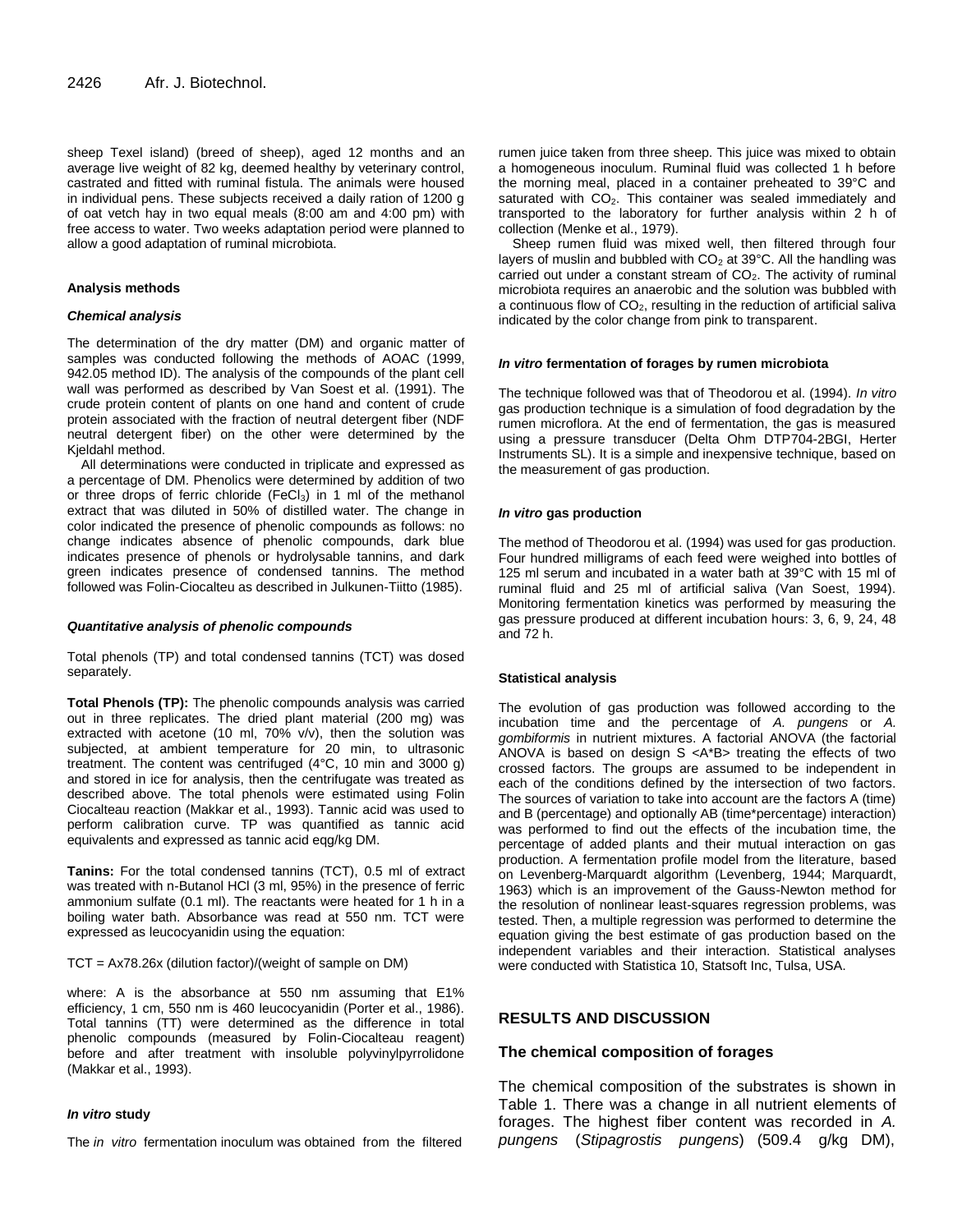| Forages          | DM    | СP    | <b>NDF</b> | <b>ADF</b> | ADL  | TP.  |      | тст  | <b>PPC</b> |
|------------------|-------|-------|------------|------------|------|------|------|------|------------|
| A. gombiformis   | 551.7 | 125.0 | 614.9      | 445.2      | 78.1 | 34.0 | 21.3 | 4.0  | ND         |
| A. pungens       | 797.3 | 53.6  | 794.7      | 509.4      | 84.4 | 2.4  | 1.6  |      | ND         |
| Date palm leaves | 896.3 | 59.5  | 586.1      | 422.1      | 97.1 | 61.8 | 49.1 | 36.2 | 55.5       |

**Table 1.** Chemical composition of simple fodder (in g/kg DM).

DM, Dry matter; CP, crude protein; NDF, neutral detergent fibre; ADF, acid detergent fibre; ADL, lignin determined by solubilisation of cellulose with sulphuric acid; TP, total phenols; TT, total tannins; TCT, total condensed tannins; PPC, protein precipitating capacity.

followed by *A. gombiformis* (445.2 g/kg DM) and the leaves of dry palms (422.1 g/kg DM). The highest crude protein content was noted in *A. gombiformis* (125 g/kg DM) followed by palm leaves (45.9 g/kg DM). Regarding phenolic compounds (total phenols, TT and TCT) were 61.8, 49.1 and 36.2 g/kg DM for dry palm leaves, by *Astragalus* and *A. pungens*, respectively. The change in the mineral and organic elements concentration for the studied plants was strongly associated with the type of soil, climate, stage of maturity and harvest season genotypic characteristics, and the factors affecting the nutritional properties of forages (Arhab, 2007; Bahman et al., 1997; Pascual et al., 2000; Genin et al., 2004; Ramirez et al., 2004; Ammar et al., 2004).

According to the level of crude protein, *A. gombiformis* had high nitrogen level; in fact it was richer than the green forage such as *Setaria sphacelata* in which nitrogen content was between 47.4 and 69.2 g/kg of DM (Rakotozandriny, 1993). However, *A. gombiformis* is considered as the most digestible plant with a high content of crude protein (125 g/kg DM), which shows that the forage resource has an interesting nutritional potential for ruminants (Boufennara, 2012). On the other hand, Pascual et al. (2000) and Genin et al. (2004) showed that the high level of protein in *A. gombiformis* indicates its possible use as a protein supplement for ruminants.

The high content of the cell wall could be preserved because of the climate in the arid zone. In general, high temperatures and low rainfall tend to increase cell wall polysaccharides and decrease the soluble carbohydrates (Pascual et *al*., 2000).

The concentration of phenolic compounds varies considerably among plant species, the highest levels were observed in the dry leaves of the date palm. This could be due to the fact that the radial diffusion method, based on the measurement of the potential biological activity of tannins in food, will depend on the bonding force of the tannins and their mode of binding to the protein (Frazier et al., 2003), while chemical methods, based on the chemical properties of tannins, indicate the chemical nature of tannins (Silanikove et al., 1996).

#### **Chemical composition of mixtures**

For mixtures, it was noticed that the addition of palm

leaves increased the DM level especially the level of tannins (TT and TCT) of mixtures and reduced the levels of fiber and crude protein in proportion to percentages (Tables 2 and 3). This can be explained by the ability of tannins to form complexes with proteins and therefore the fall of the levels of proteins (Dalzell and Kerven, 1998).

Furthermore, it was found that for less percentage of mixtures (10-20%), TCT and TT levels were low, 7.22- 10.44 and 24.08-26 86 g/kg DM, respectively, while the level of total nitrogen contents was higher (118.5 and 111.9 g/kg DM) in the palm leaves mixture and *A. gombiformis* as compared to those obtained in the leaves of date palm only.

For the mixture of date palm leaves and *A. pungens*, it was noted that at the same percentage of incorporation, the level of the nitrogen material was low as compared to the first mixture (54.2-54.8 g/kg DM) while the tannins levels were similar for both mixtures. According to a research carried out by Paterson et al. (1996), forages which have MAT contents below 70 mg/g DM require nitrogen supplementation to improve their ingestion by ruminants.

#### **Gas production**

The gas production of mixture of the date palm leaves with *A. pungens* (*S. pungens*) or *A. gombiformis* at different percentages of fermentation for individual substrates and mixtures are presented in Figures 1 and 2. The results of factorial ANOVA showed that adding palm leaves decreased gas production when they were associated with *A. pungens*, with significant effects (P < 0.0001), whereas, this effect was significant but less pronounced with *A. gombiformis*. For the mixture of the leaves of date palms with palm *A. pungens*, a highly significant effect of time (F=1341.6, p<0.0001), percentage (F=23.64, p<0.0001) and interaction of time with percentage (F=7.28, p<0.0001) was found.

For the mixture of the leaves of date palms with *A. gombiformis,* there was a highly significant effect of time (F=323.5, p<0.0001), percentage (F=10.84, p<0.0001) while no effect of interaction of time with percentage (F=0.78, p=0.785>0.05) was found.

Indeed, there is an increase in the amount of gas generated as a function of time. The cumulative volume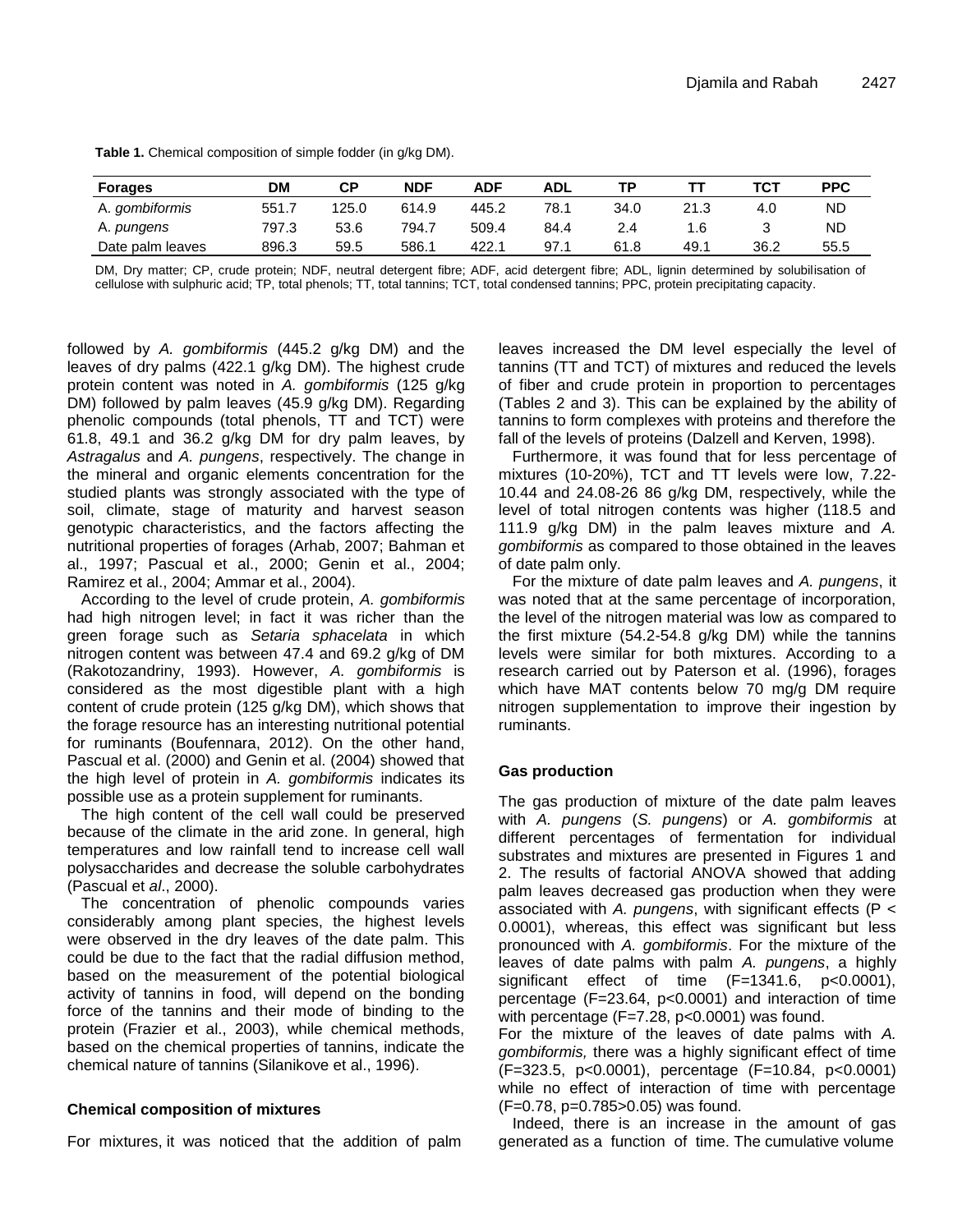|                       | A. pungens | <b>Feuilles</b> | 0% Palm | 10%   | 20%   | 30%   | 40%   | 50%   | 100%  |
|-----------------------|------------|-----------------|---------|-------|-------|-------|-------|-------|-------|
| MS g/kg               | 7973       | 8963            | 797,3   | 807,2 | 817,1 | 827   | 836,9 | 846,8 | 896,3 |
| MM g/kg               | 119,6      | 109,5           | 119,6   | 118,6 | 117,6 | 116,6 | 115,6 | 114,6 | 109,5 |
| Azote                 | 8,56       | 9,5             | 8,56    | 8,65  | 8,75  | 8,84  | 8,94  | 9,03  | 9,5   |
| MAT (Nx6,25)          | 53,6       | 59,5            | 53,6    | 54,2  | 54,8  | 55,4  | 56    | 56,6  | 59,5  |
| N-NDF                 | 3,75       | 5,3             | 3,75    | 3,91  | 4,06  | 4,22  | 4,37  | 4,53  | 5,3   |
| Azote libre           | 4,81       | 4,2             | 4,81    | 4,75  | 4,69  | 4,63  | 4,57  | 4,51  | 4,2   |
| <b>NDF</b>            | 794,7      | 568,1           | 794,7   | 772   | 749,4 | 726,7 | 704,1 | 681,4 | 568,1 |
| <b>ADF</b>            | 509,4      | 422,1           | 509,4   | 500,7 | 491,9 | 483,2 | 474,5 | 465,8 | 422,1 |
| <b>Hémicelluloses</b> | 285,3      | 164,9           | 285,3   | 273,3 | 261,2 | 249,2 | 237,1 | 225,1 | 164,9 |
| ADL                   | 84,4       | 97,1            | 84,4    | 85,7  | 86,9  | 88,2  | 89,5  | 90,8  | 97,1  |
| Cellulose             | 425        | 324             | 425     | 414,9 | 404,8 | 394,7 | 384,6 | 374,5 | 324   |
| TP                    | 2,4        | 61,8            | 2,4     | 8,34  | 14,28 | 20,22 | 26,16 | 32,1  | 61,8  |
| TT                    | 1,6        | 49,1            | 1,6     | 6,35  | 11,1  | 15,85 | 20,6  | 25,35 | 49,1  |
| <b>TCT</b>            | 3          | 36,2            | 3       | 6,32  | 9,64  | 12,96 | 16,28 | 19,6  | 36,2  |
| <b>PPC</b>            | <b>ND</b>  | 55,45           | ND.     |       |       |       |       |       | 55,45 |

**Table 2.** Chemical composition of the mixture (*Aristida* and palm leaves).

**Table 3.** The chemical composition of mixture of *A. gombiformis* and palm leaves.

|                       | A. gombiformis | <b>Feuilles</b> | 0% Palm   | 10%   | 20%   | 30%   | 40%   | 50%   | 100%  |
|-----------------------|----------------|-----------------|-----------|-------|-------|-------|-------|-------|-------|
| MS g/kg               | 551,7          | 896,3           | 551,7     | 586,2 | 620,6 | 655,1 | 689,5 | 724   | 896,3 |
| MM g/kg DM            | 231,7          | 109,5           | 231,7     | 219,5 | 207,3 | 195   | 182,8 | 170,6 | 109,5 |
| Azote                 | 20             | 9,5             | 20        | 18,95 | 17,9  | 16,85 | 15,8  | 14,75 | 9,5   |
| MAT (Nx6,25)          | 125            | 59,5            | 125       | 118,5 | 111,9 | 105,4 | 98,8  | 92,3  | 59,5  |
| N-NDF                 | 6,4            | 5,3             | 6,4       | 6,29  | 6,18  | 6,07  | 5,96  | 5,85  | 5,3   |
| Azote libre           | 13,6           | 4,2             | 13,6      | 12,66 | 11,72 | 10,78 | 9,84  | 8,9   | 4,2   |
| <b>NDF</b>            | 614,9          | 568,1           | 614,9     | 610,2 | 605,5 | 600,9 | 596,2 | 591,5 | 568,1 |
| <b>ADF</b>            | 445,2          | 422,1           | 445,2     | 442,9 | 440,6 | 438,3 | 436   | 433,7 | 422,1 |
| <b>Hémicelluloses</b> | 122,7          | 164,9           | 122,7     | 126,9 | 131,1 | 135,4 | 139,6 | 143,8 | 164,9 |
| <b>ADL</b>            | 78,1           | 97,1            | 78,1      | 80    | 81,9  | 83,8  | 85,7  | 87,6  | 97,1  |
| Cellulose             | 356,4          | 324             | 356,4     | 353,2 | 349,9 | 346,7 | 343,4 | 340,2 | 324   |
| TP.                   | 34             | 61,8            | 34        | 36,78 | 39,56 | 42,34 | 45,12 | 47,9  | 61,8  |
| TT                    | 21,3           | 49,1            | 21,3      | 24,08 | 26,86 | 29,64 | 32,42 | 35,2  | 49,1  |
| <b>TCT</b>            | 4              | 36,2            | 4         | 7,22  | 10,44 | 13,66 | 16,88 | 20,1  | 36,2  |
| <b>PPC</b>            | ND.            | 55,45           | <b>ND</b> |       |       |       |       |       | 55,45 |

of gas increased with the increase of incubation time (Figures 1 and 2). Significant differences in gas production were found between the substrates for all the incubation times. Gas production decreased in the presence of dry palms; this could be explained by the fact that they contained substances (tannins) that affect the hydrolytic way (enzymes) of *A. pungens* (mainly cellulose enzymes) (Sweeney et al., 2001). The best gas production can be obtained at high time but for low palm percentages (10 and 20%); according to Robinson et al. (2009). Gas production was much more pronounced in the early hours of incubation with mixture levels of 15 to

25%; this effectively proves that the incorporation of dry palms inhibited *A. pungens* degradation by ruminal microbiota. This can be explained by the chemical composition of dry palms in tannins. Indeed, effects of this are well established on fermentation activity. According to McSweeney et al. (2001), tannins can directly influence the ruminal microbiota and enzyme activity; in fact, condensed tannins exert an inhibitory action on growth of rumen microorganisms. Furthermore, Makkar and Becker (2009) suggested that TT have an influence on the reduction of methane production.

Unlike the association of palms-drinn, palms did not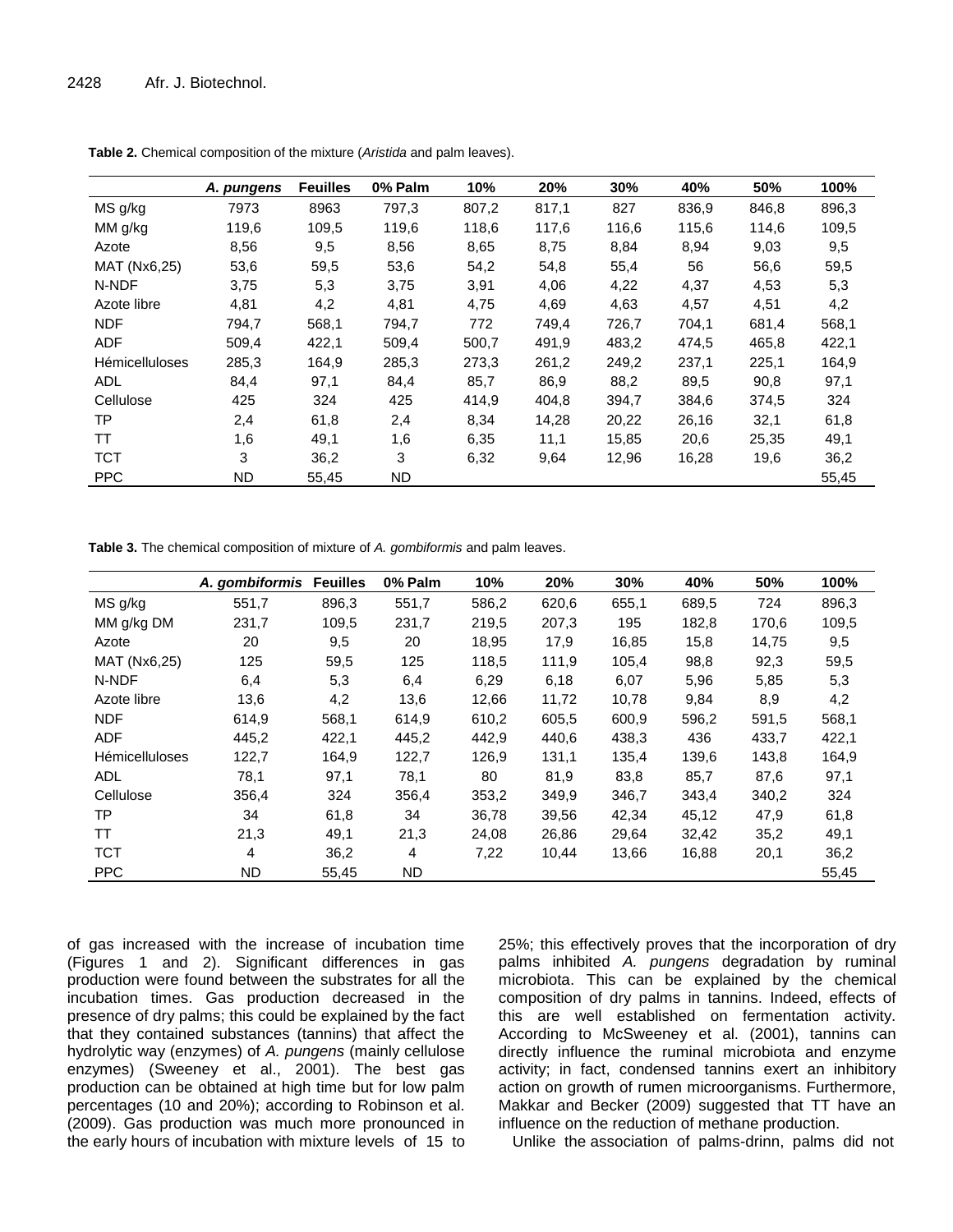

**Figure 1.** Gas production based on percentage of date palm leaves and *A. pungens* (*S. pungens*) at different times.



**Figure 2.** Gas production based on percentage of date palm and *A. gombiformis* at different times.

affect the fermentation of *A. gombiformis*. This may be explained by the fact that dry palms, rich in tannins, do not affect the proteolytic enzymes (specificity of action and structure), or that the chemical composition of *A. gombiformis* limits the effects of palm leaves on the fermentation parameters. *A. gombiformis* is rich in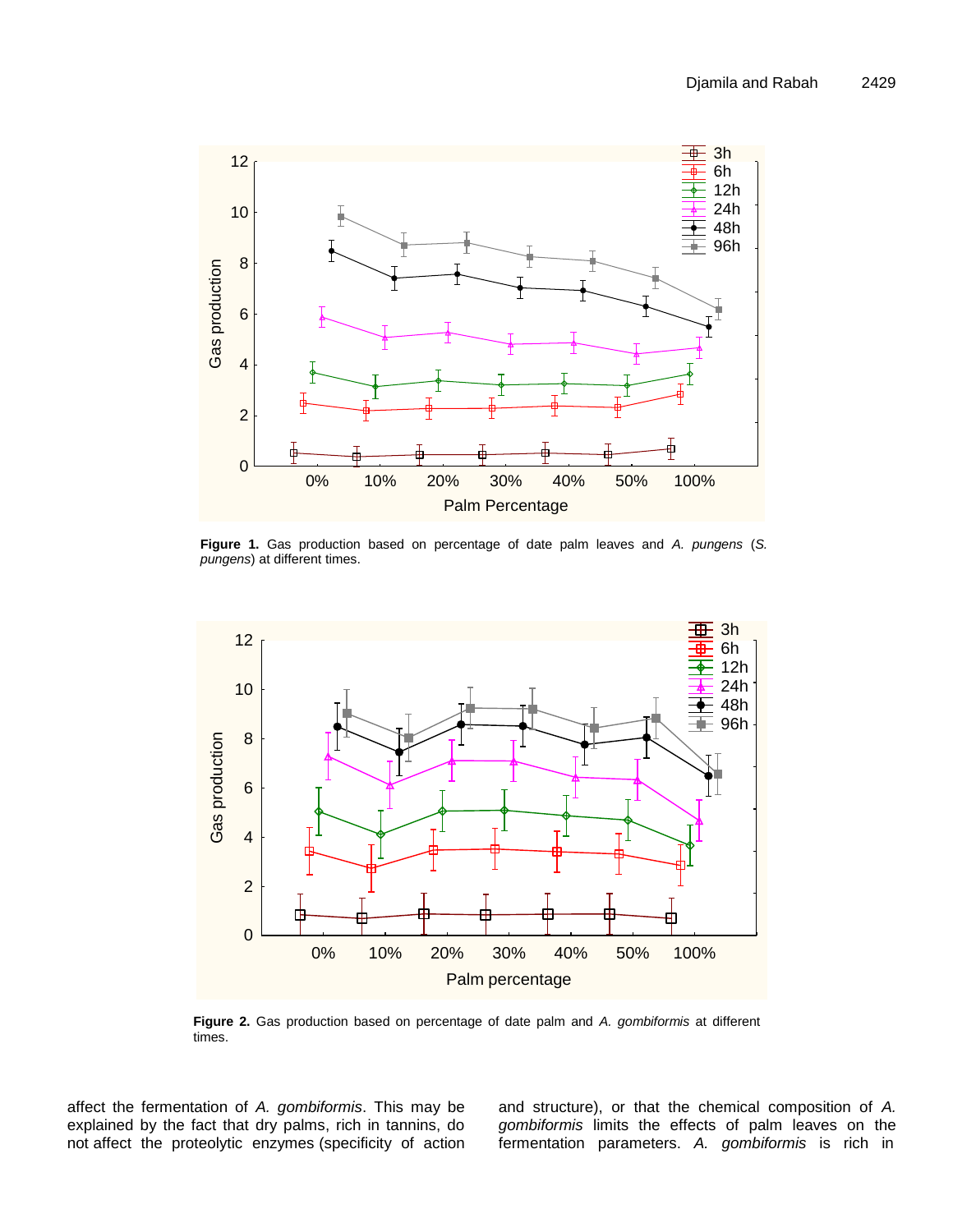| <b>Mixture</b><br>(% Drinn) | a        | b      | R <sup>2</sup> | <b>Mixture</b><br>(% A. gombiformis) | a        | b      | $R^2$ |
|-----------------------------|----------|--------|----------------|--------------------------------------|----------|--------|-------|
| 0                           | $-3.765$ | 8.551  | 0.961          | 0                                    | $-4.154$ | 9.234  | 0.961 |
| 50                          | $-2.896$ | 7.958  | 0.937          | 50                                   | $-7.490$ | 13.924 | 0.973 |
| 60                          | $-3.702$ | 9.162  | 0.945          | 60                                   | $-7.066$ | 13.402 | 0.973 |
| 70                          | $-3.276$ | 8.764  | 0.936          | 70                                   | $-7.054$ | 13.864 | 0.970 |
| 80                          | $-3.512$ | 9.351  | 0.936          | 80                                   | $-8.031$ | 14.941 | 0.973 |
| 90                          | $-2.432$ | 7.935  | 0.905          | 90                                   | $-4.953$ | 10.984 | 0.948 |
| 100                         | $-4.499$ | 10.932 | 0.945          | 100                                  | $-7.418$ | 14.236 | 0.965 |

Table 4. Results of the Levenberg-Marquardt estimation method with convergence criteria at 10<sup>-9.</sup>

a and b are the two coefficients of (Gas prod)=a+b(1-e<sup>-kt</sup>), where k is the hourly rate of the gas production (%.t), t the time (h), R<sup>2</sup> is the coefficient of determination.

nitrogen matter, it generates the production of biomass. Indeed, the degradation of crude protein of *A. gombiformis* generates biomass production. Liu et al. (2002) demonstrated in an *in vitro* system, that an amount of nitrogen is sufficient to sustain microbial growth. In addition, it has been shown that the nitrogen can make only a small contribution to gas production. According to McSweeney (2001), the nitrogen digestibility in ruminants reported favorable responses when providing as supplement. Wang et al. (2008) had shown that supplementation with nitrogen increase digestibility of forage.

Our results are consistent with those reported by Aregheore et al. (2000), Long et al. (1999) and Khazaal et al. (1993). These authors report that the contribution of the total nitrogenous matter (MTA) on gas production is not a significant influencing factor. This suggests an intensification and stimulation of rumen fermentation activity of the microbiota when the latter is in the presence of a food rich in nitrogen and energy (Tendonkeng, 2004; Getachew et al., 2000 and Florence et al., 1999).

Otherwise, supplementation with greater amounts of energy-rich feeds with a source of protein could reduce the time taken to finish cattle for market and increase profitability. Numerous reports in the literature indicate substantial increases in live weight (LW) gain by supplementing cattle consuming low digestibility forages with energy and protein supplements (Hennessy and Murrison, 1982; Lee et al., 1987; Hennessy et al., 1995).

A positive effect on associative gas production has been reported when the leaves of forage trees were mixed with concentrate diets (Sandoval-Castro et al., 2002) and when the straw was mixed with tree leaves (Liu et al., 2002).

#### **Modeling of gas production**

The model of Sandoval-Castro (2000) was used for the

description of the fermentation profile of the *in vitro* gas production. Therefore, the authors tried to stimulate the development of gas production according to the equation: (Gas Prod) =  $a + b$  (1-e<sup>-kt</sup>) based on the percentage of A. *pungens* or *A. gombiformis*. The estimation method is that of Levenberg-Marquardt where a and b were two coefficients to be determined, k the hourly rate of gas production (%.t) and t the time. The results are summarized in Table 4. The coefficients determination  $R^2$ were always >0.90. Negative values of "a" (Orskov and Ryle, 1990) were noted. According to several authors, a negative value of "a" is the result of the existence of a latent phase during which microorganisms attach and colonize food particles before any damage is detectable (Ahmed and El-Hag, 2004). This could also indicate the difficulty of ruminal microbiota to degrade these substrates and the need for an adjustment period so that it begins this degradation.

Despite the values of negative "a" and high coefficients of determination  $R^2 > 0.90$ , the convergence remained mediocre. Accordingly, this theoretical model remains poor, inflexible and not suitable for varieties of arid and semi arid areas. This mathematical model does not apply to plants of Saharan zones. That is why the authors proposed the model of multiple regression (Figures 3 and 4) with a relationship type Gas Production = a + b*t* + c*P* + d*P t* for the two mixtures where a, b, c and d are constant coefficients to be determined, t the time (h) and P the percentage of *A. pungens* or *A. gombiformis*. The analysis showed a good regression with multiple  $r =$ 0.896, with highly significant effects of t and interaction Pt (p<0.0001), but with non sensible effect of the percentage (p=0.365). Gas Production = 2.332 + 0.045*t* – 0.395*P* + 0.0453*Pt* for mixtures of leaves palm/*A. pungens*. For the palm mixture with *A. gombiformis*, a good regression with multiple  $r = 0.799$ , with significance of t (p<0.001), but with no sensible effect of P or interaction Pt (p=0.41 and p=0.10 respectively) was found. The equation was Gas Production = 2.723 + 0.0548*t* + 0.518*P* + 0.0233*Pt.* So, the regression model can be considered as available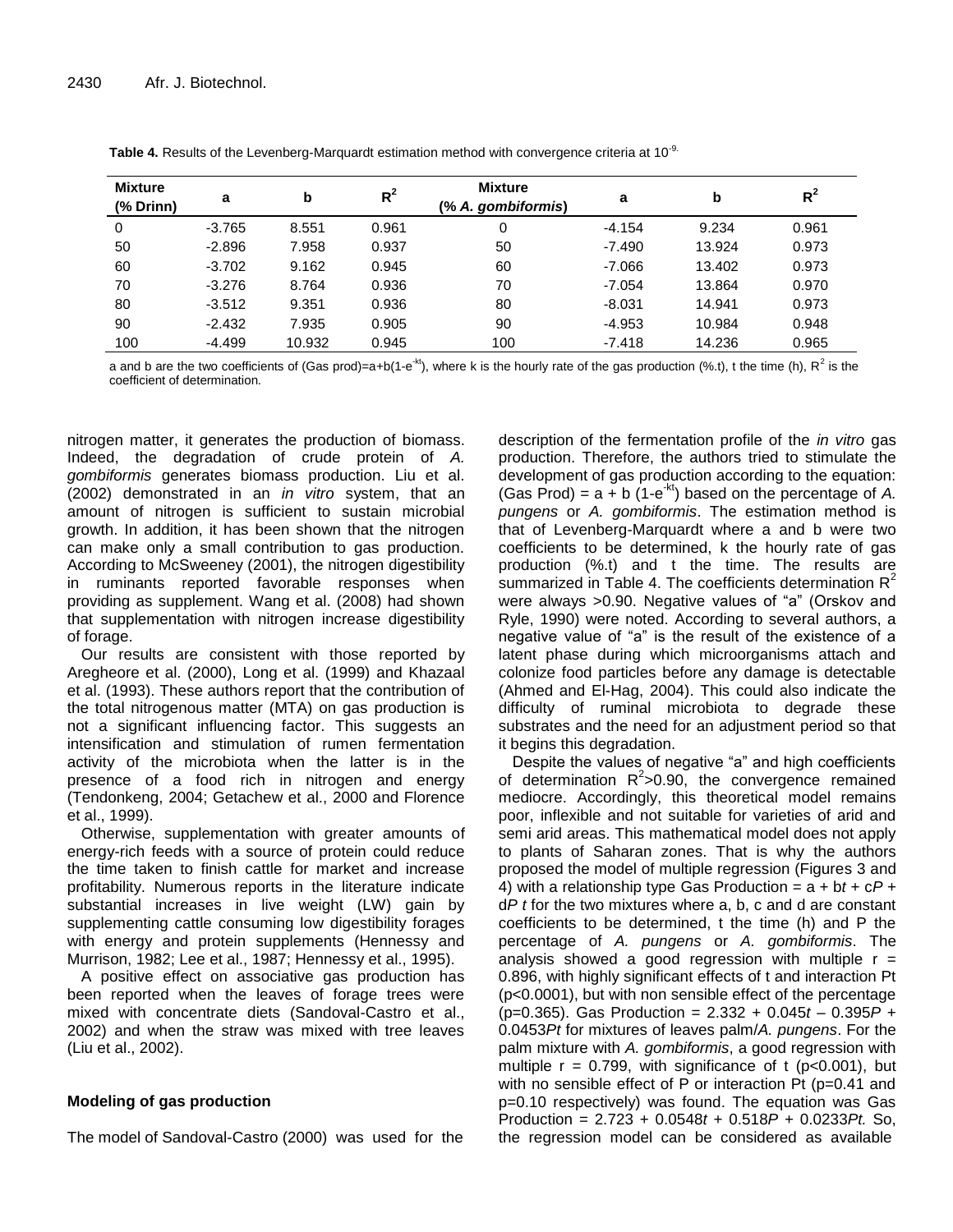

**Figure 3.** Rate of gas production of dry palm leaves and *A. pungens* mixtures.



**Figure 4.** Rate of gas production of dry palm leaves and *A. gombiformis* mixtures.

for both mixtures.

#### **Conclusion**

This study has shown that associative effects on *in vitro* gas production are consistently higher when the leaves of the date palm were incubated with *A. gombiformis* than

with *A. pungens* (*S. pungens*). In addition, palm leaves can be a food supplement suitable for small ruminants browsing *A. gombiformis* or *A. pungens* (*S. pungens*) in arid regions. The present study results also demonstrated that the percentages of the incorporated palm leaves had to be less than 20% and for short periods in order to minimize the effect of tannins. The description of the fermentation profile of *in vitro* gas production revealed that Sandoval (2000) model is poor and therefore not appropriate for the characteristics of varieties of arid and semi-arid areas in Algeria, whereas the model of multiple regression has revealed a good linear regression for the two types of mixtures.

#### **Conflict of Interests**

The authors have not declared any conflict of interests.

#### **REFERENCES**

- Ahmed MMM, El-Hag FM (2004). Degradation characteristics of some Sudanese forages and tree pods *in sacco* and gas production techniques. Small Ruminant Res 54:147-159.
- Ammar H, Lopez S, Gonzalez JS, Ranilla MJ (2004). Seasonal variation in the chemical composition and *in vitro* digestibility of some Spanish leguminous shrubs species. Anim. Feed Sci. Technol. 115:327-340.
- AOAC (1999). In: Cunnif P, (Ed.), Official Methods of Analysis of the Association of Official Analytical Chemists, 16<sup>th</sup> ed., AOAC International, Gaithersburg, MD, USA.
- Alananbeh KM, Bouqellah NA, Al Kaff NS (2014). Cultivation of oyster mushroom *Pleurotus ostreatus* on date-palm leaves mixed with other agro-wastes in Saudi Arabia. Saudi J. Biol. Sci. 21:616-625.
- Arbouche S, Arbouche HS (2008). Date by-products from south–east Algeria: effects of treatement with urea and thz mode of storage on their chemical composition and digestibility. Livest. Res Rural Dev. 20(6):97.
- Aregheore EM (2000). Chemical composition and nutritive value of some tropical by-product feedstuffs for small ruminant *in vivo* and *in vitro* digestibility. Anim. Feed Sci. Technol. 85:99-109.
- Arhab R (2006). Study of the *in vitro* fermentability and *in vivo*  digestibility of plants of arid zones and sub-Saharan agronomy products by estimating the metabolic activity of ruminal microbiota of sheep. PhD thesis. Mentouri University of Constantine.
- Arhab R (2007). Etude de la fermentescibilité *in vitro* et de la digestibilité *in vivo* de végétaux des zones arides et de sous produits de l'agronomie saharienne par l'estimation de l'activité métabolique du microbiote ruminal d'ovins. Thèse de Doctorat. Université Mentouri Constantine. Algérie. 204 p.
- Bahman AM, Topps JH, Rooke JA (1997). Use of date palm leaves in high concentrate diets for lactating Fiesian and Holstein cows. J. Arid Environ. 35:141-146.
- Boufennara S, Lopez S, Bousseboua H, Bodas R, Bouazza L (2012). Chemical composition and digestibility of some browse plant species collected from Algerian arid rangelands. Span. J. Agric. Res. 10(1):88-98.
- Dixon RM, Stockdale CR (1999). Associative effects between forages and grains: consequences for feed utilisation. Aust. J. Agric. Res. 50:757-774.
- Florence VN, Ndlovu LR, Dzowela BH (1999). Relationships between *in vitro* gas production characteristics, chemical composition and *in vivo*  quality measures in goats fed tree fodder supplements. Small Ruminant Res. 31:117-126.
- Franci O, Antongiovanni M, Acciaioli A, Bruni R, Martini A (1997).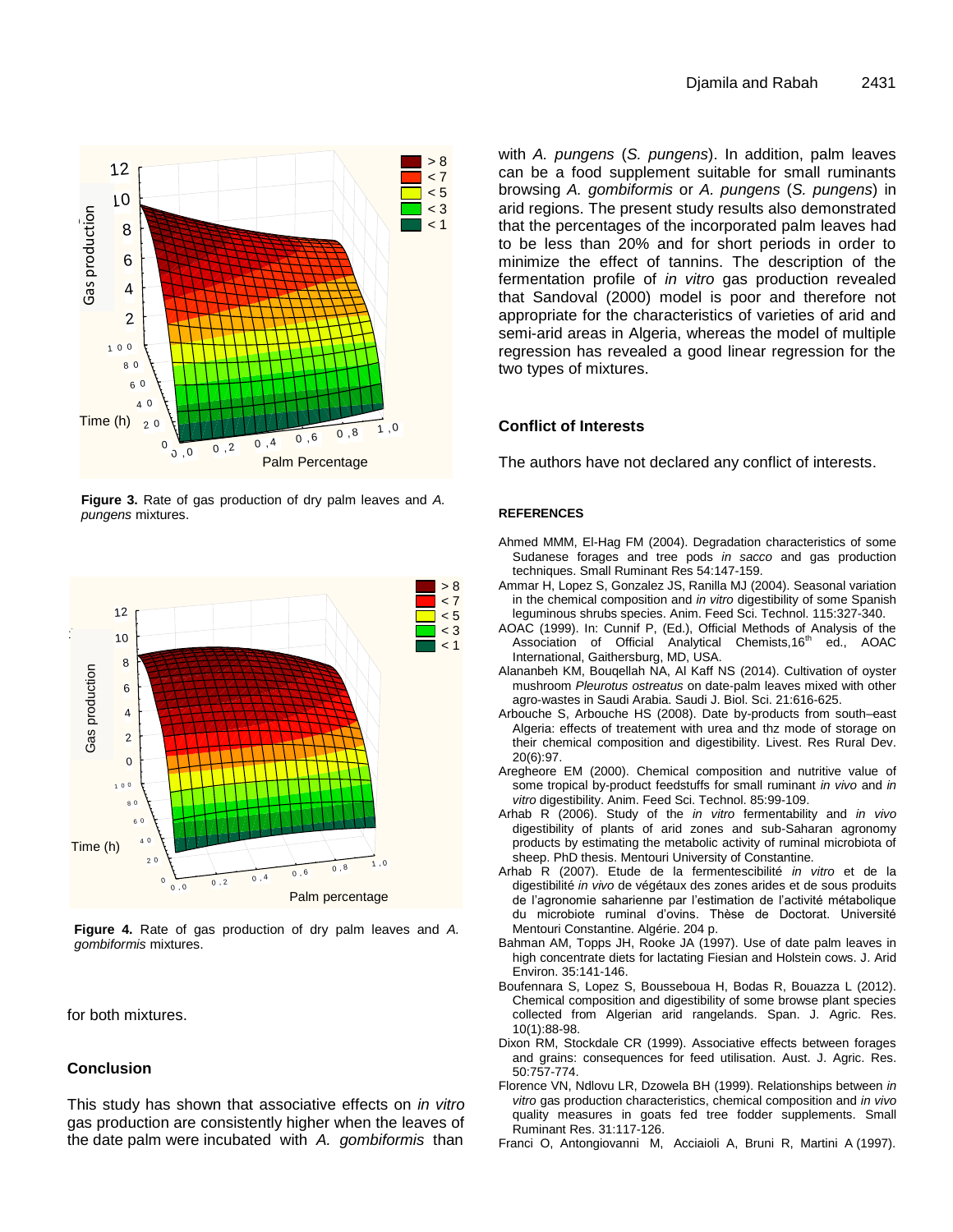Response surface analyses of the associative effects of lucerne hay, wheat straw and maize gluten feed on growing lambs. Anim. Feed Sci. Technol. 67:279-290.

- Frazier RA, Papadopoulou A, Mueller-Harvey I, Kissoon D, Green RJ (2003). Probing protein-tannin interactions by isothermal titration microcalorimetry. J. Agric. Food Chem. 51:5189-5195.
- Genin D, Kadria A, Khorchani T, Sakkal K, Belgacem F, Hamadi M (2004). Valorisation of date palm by-products for livestock feeding in southern Tunisia. Potentialities and traditional utilization. In: Ben Salem H, Nefzaoui A, Morand-Fehr P (Eds.), Nutrition and feeding strategies of sheep and goats under harsh climates. CIHEAM, Cahiers Options Méditerranéennes 59:221-226.
- Getachew G, Makkar HPS, Becker K (2000)**.** Tannins in tropical browses: Effects on *in vitro* microbial fermentation and microbial protein synthesis in media containing different amounts of nitrogen. J. Agric. Food Chem. 48:3581-3588.
- Haddad SG (2000). Associative effects of supplementing barley strawdiets with alfalfa hay on rumen environment and nutrient intake and digestibility for ewes. Anim. Feed Sci. Technol. 87:163-171.
- Hennessy DW, Murrison RD (1982). Cottonseed meal and molasses as sources of protein and energy for cattle offered low quality hay from pastures of the north coast of New South Wales. Aust. J. Exp. Agric. Anim. Husb. 22:140-146.
- Hennessy DW, Kohun PJ, Williamson PJ, Brown DA, Nolan JV (1995). The effect of nitrogen and protein supplementation on feed intake, growth and digestive function of steers with different Bos indicus, Bos taurus genotypes when fed a low quality grass hay. Aust. J. Agric. Res. 46:1121-1136.
- Hong D, Ragland D, Adeola O (2001). Additivity and associative effects of metabolizable energy and amino acid digestibility in barley and canola meal for white pekin ducks. Poult. Sci. 80:1600-1606.
- Hong D, Ragland D, Adeola O (2002). Additivity and associative effects of metabolizable energy and amino acid digestibility of corn, soybean meal, and wheat red dog for white pekin ducks. J. Anim. Sci. 80:3222-3229.
- Julkunen-Tiitto R (1985). Phenolics constituents in the leaves of northen willows: methods of analysis of certain phenols. J. Agric. Sci. 131:221-228.
- Khazaal K, Dentinho MT, Riberio JM, Orskov ER (1993). A comparison of gas production during incubation with rumen contents *in vitro* and nylon bag degradability as predictors of the apparent digestibility *in vivo* and the voluntary intake of hays. Anim. Prod. 57:105-112.
- Lee GJ, Hennessy DW, Nolan JV, Leng RA (1987). Responses to nitrogen and maize supplements by young cattle offered a low-quality pasture hay. Aust. J. Agric. Res. 38:195-207.
- Levenberg K (1944). A Method for the Solution of Certain Non-Linear Problems in Least Squares. Q. Appl. Math. 2:164-168.
- Long RJ, Apori SO, Castro FB, Orskov ER (1999). Feed value of native forages of the Tibetan Plateau of China. Anim. Feed Sci. Technol. 80:101-113.
- Liu JX, Susenbeth A, Sudekum KH (2002). *In vitro* gas production measurements to evaluate interactions between untreated and chemically treated rice straws, grass hay, and mulberry leaves. J. Anim. Sci. 80:517-524.
- Makkar HPS, Blümmel M, Borowy NK, Becker K (1993). Gravimetric determination of tannins and their correlations with chemical and protein precipitation methods. J. Sci. Food Agric. 61:161-165.
- Makkar HPS, Becker K (2009). Tannins determined by various methods as predictors of methane production reduction potential of plants by an *in vitro* rumen fermentation system. Anim. Feed Sci. Technol. 150:230-237.
- Marquardt DW (1963). An algorithm for least-squares estimation of nonlinear parameters. J. Soc. Ind. Appl. Math. 11:431-441.
- McSweeney CS, Palmer B, McNeill DM, Krause DO (2001). Microbial interaction with tannins: nutritional consequences for ruminants. Anim. Feed Sci. Technol. 91:83-93.
- Menke KH, Raab L, Salewski A, Steingass H, Fritz D, Shneider W (1979). The estimation of the digestibility and metabolizable energy content of ruminant feeding stuffs from the gas production when they are incubated with rumen liquor. J. Agric. Sci. Casab. 97:217-222.
- Min BR, Barry TN, Attwood GT, McNabb WC (2003). The effect of condensed tannins on the nutritive and health of ruminants fed fresh temperate forages: a review. Anim. Feed Sci. Technol. 106:3-19.
- Moujahed N, Kayouli C, Théwis A, Beckers Y, Rezgui S (2000). Effects of multinutrient blocks and polyethylene glycol 4000 supplies on intake and digestion by sheep fed *Acacia cyanophylla* Lindl. foliagebased diets. Anim. Feed Sci. Technol. 88:219-238.
- Mould FL, Orskov ER, Mann SO (1983a). Associative effects of mixed feeds. I. Effects of type and level of supplementation and the influence of the rumen fluid pH on cellulolysis *in vivo* and dry matter digestion of various roughages. Anim. Feed Sci. Technol. 10:15-30.
- Mould FL, Orskov ER, Gauld SA (1983b). Associative effects of mixed feeds. II. The effect of dietary addition of bicarbonate salts on the voluntary intake and digestibility of diets containing various proportions of hay and barley. Anim. Feed Sci. Technol. 10:31-47.
- Mueller-Harvey I (2006). Unraveling the conundrum of tannins in animal nutrition and health. J. Sci. Food Agric. 86:2010-2037.
- Orskov ER, Ryle M (1990). Energy nutrition of rumen microorganisms. In: Elsevier Science (Eds.), Energy Nutrition in Ruminants, New York, USA., pp. 10-28.
- Pascual JJ, Fernandez C, Diaz JR, Garces C, Rubert-Aleman J (2000). Voluntary intake and *in vitro* digestibility of different date-palm fractions by Murciano-Granadina (*Capra hircus*). J. Arid Environ. 45:183-189.
- Paterson J, Cohran R, Klopfenstein T (1996). Degradable and undegradable protein response of cattle consuming forage based<br>diets. Proc 3<sup>rd</sup> Grazing Livestock Nutrition Conference (Iundkins MB, MC Collum III FT eds.), Proc. West Sec. Am. Soc. Anim. Sci. 47(Supp. 1):94-103.
- Porter LJ, Hrstich LN, Chan BG (1986). The conversion of procyanidin and prodelphinidins to cyanidin and delphinidin. Phytochemistrycal 25:223-230.
- Rakotozandriny JN , Ratsimbazafy B, Rakotovao LH (1993). Etude typologique de la valeur nutritive de quelques fourrages chez le bovin à Antsirabe Terre malgache. 23:77-90.
- Ramirez RG, Haenlein GFW, Garcia-Castillo CG, Nunez-Gonsalez MA (2004). Protein, lignin and mineral contents and in situ dry matter digestibilty of native Mexican grasses consumed by range goats. Small Ruminant Res. 52:261-269.
- Robinson PH, Getachew G, Cone JW (2009). Evaluation of the extent of associative effects of two groups of four feeds using an *in vitro* gas production procedure. Anim. Feed Sci. Technol. 150:9-17.
- Robles AB, Ruiz-Mirazo J, Ramos ME, Gonzalez-Rebollar JL (2008). Roles of livestock grazing in sustainable use, naturalness promotion in naturalization of marginal ecosystems of southeastern Spain (Andalusia). In: Rigueiro-Rodríguez A, McAdam J, Mosquera-Losada MR, (Eds.). Agroforestry in Europe, Current status and future prospects series, Adv Agroforestry, Springer, Netherlands, 6:211- 231.
- Sandoval-Castro CA, Capetillo-Leal C, Cetina-Gongora R, Ramirez-Aviles L (2002). A mixture simplex design to study associative effects with an *in vitro* gas production technique. Anim. Feed Sci. Technol. 101:191-200.
- Silanikove N, Shinder D, Gilboa N, Eyal M, Nitsan Z (1996). Binding of polyethylene glycol to samples of forages plants as an assay of tannins and their negative effects on ruminal degradation. J. Agric. Food Chem. 44:3230-3234.
- Tendonkeng PE, Kana JR, Tendonkeng F, Betfiang ME (2004). Digestibilité *in vitro* de *Calliandra calothyrsus* en présence du Polyethylène glycol et de *Brachiaria ruziziensis, Trypsacum laxum* ou *Pennisetum purpureum* au Cameroun. Livest. Res. Rural Dev. 16:7.
- Theodorou MK, Williams BA, Dhanoa MS, McAllan AB, France J (1994). A simple gas production method using a pressure transducer to determine the fermentation kinetics of ruminant feeds. Anim. Feed Sci. Technol. 48:185-197.
- Van Soest PJ (1994). Nutritional ecology of the ruminant. Cornell Univ. Press, Ithaca, NY.
- Van Soest PJ, Roberston JB, Lewis BA (1991). Methods for dietary fiber, neutral detergent fiber, and non starch polysaccharides in relation to animal nutrition. J. Dairy Sci. 74:3583-3597.